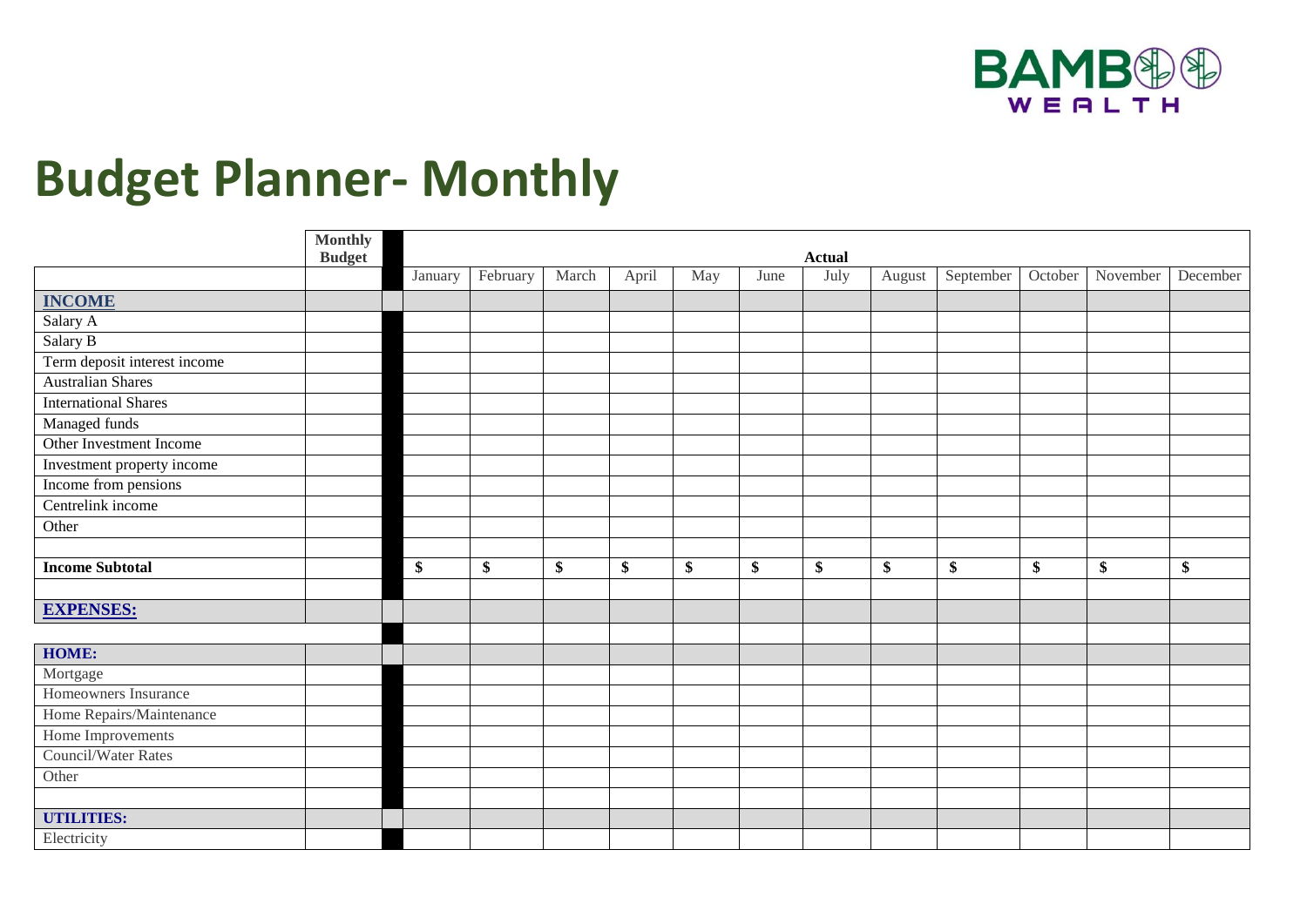| Water and Sewer                     |  |  |  |  |  |  |  |
|-------------------------------------|--|--|--|--|--|--|--|
| Natural Gas or Oil                  |  |  |  |  |  |  |  |
| Telephone (Land Line, Cell)         |  |  |  |  |  |  |  |
|                                     |  |  |  |  |  |  |  |
| FOOD:                               |  |  |  |  |  |  |  |
| Groceries                           |  |  |  |  |  |  |  |
| Eating Out, Lunches, Snacks         |  |  |  |  |  |  |  |
|                                     |  |  |  |  |  |  |  |
| <b>FAMILY OBLIGATIONS:</b>          |  |  |  |  |  |  |  |
| Day Care, Babysitting               |  |  |  |  |  |  |  |
| Others                              |  |  |  |  |  |  |  |
|                                     |  |  |  |  |  |  |  |
| <b>HEALTH AND MEDICAL:</b>          |  |  |  |  |  |  |  |
| Insurance (medical, dental, vision) |  |  |  |  |  |  |  |
| Out of Pocket Medical Expenses      |  |  |  |  |  |  |  |
| Fitness                             |  |  |  |  |  |  |  |
| Others                              |  |  |  |  |  |  |  |
|                                     |  |  |  |  |  |  |  |
| <b>TRANSPORTATION:</b>              |  |  |  |  |  |  |  |
| Car Payments                        |  |  |  |  |  |  |  |
| Petrol/Oil                          |  |  |  |  |  |  |  |
| Car Repairs/Maintenance/Fees        |  |  |  |  |  |  |  |
| Car Insurance                       |  |  |  |  |  |  |  |
| Other Transportation (tolls, bus,   |  |  |  |  |  |  |  |
| subway, taxis)                      |  |  |  |  |  |  |  |
|                                     |  |  |  |  |  |  |  |
| <b>CONSUMER DEBT PAYMENTS:</b>      |  |  |  |  |  |  |  |
| <b>Credit Cards</b>                 |  |  |  |  |  |  |  |
|                                     |  |  |  |  |  |  |  |
| <b>ENTERTAINMENT/RECREATION:</b>    |  |  |  |  |  |  |  |
| Cable TV/Videos/Movies              |  |  |  |  |  |  |  |
| Computer Expense                    |  |  |  |  |  |  |  |
| Hobbies                             |  |  |  |  |  |  |  |
| Subscriptions and Dues              |  |  |  |  |  |  |  |
| Vacations (travel)                  |  |  |  |  |  |  |  |
|                                     |  |  |  |  |  |  |  |
| PETS:                               |  |  |  |  |  |  |  |
| Food                                |  |  |  |  |  |  |  |
| Grooming, Boarding, Vet             |  |  |  |  |  |  |  |
|                                     |  |  |  |  |  |  |  |